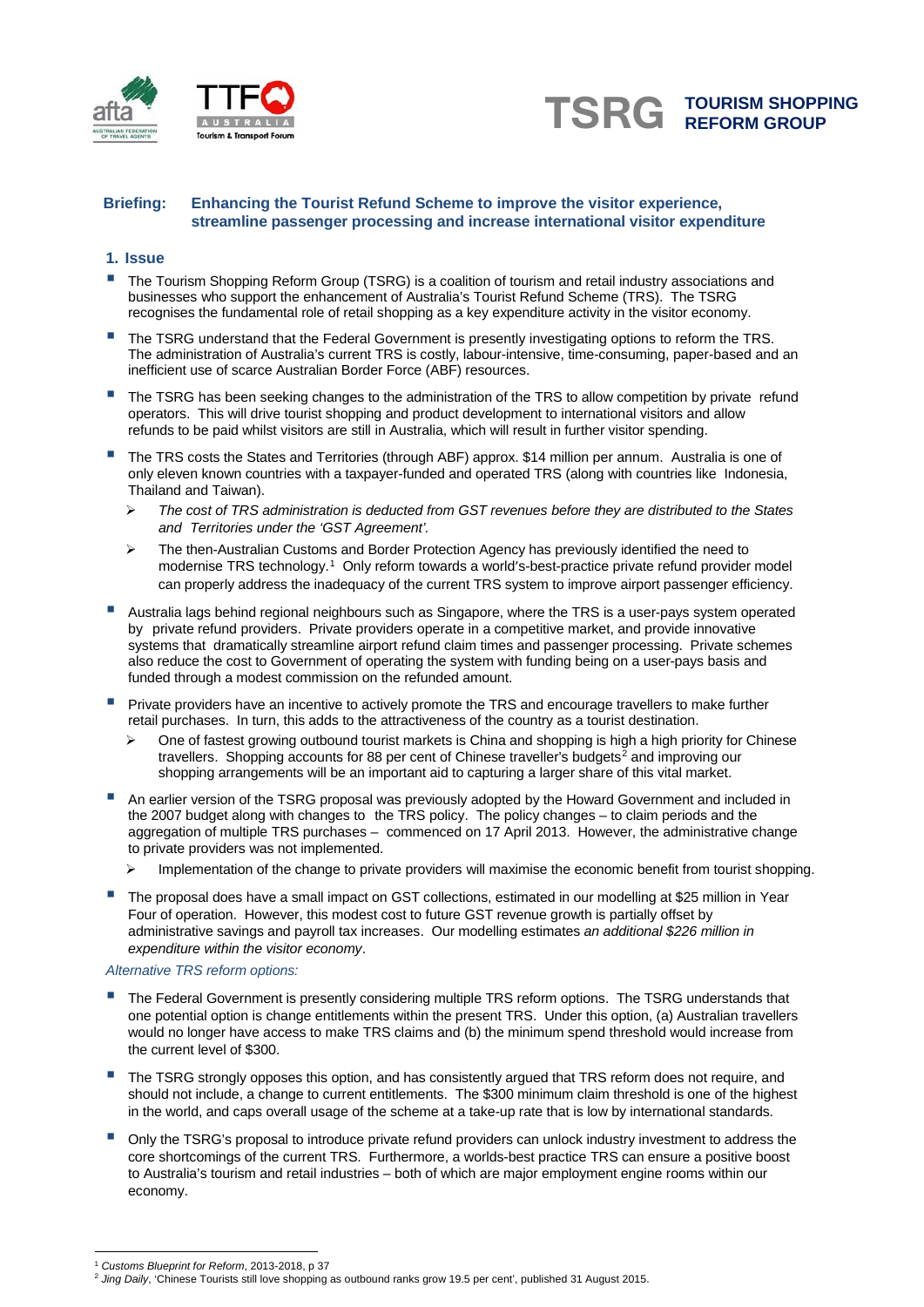# **2. Status of the TSRG's proposal: GST amendment approval process**

- As a change to the GST, the proposal has been subject to the Commonwealth-State approval process.
	- Under the intergovernmental arrangements, changes to the base or rate of the GST require the unanimous approval of all states and territories. However, *changes of an administrative nature only require the majority approval* of the Commonwealth, states and territories.[3](#page-1-0)
	- The Federal Government has treated this proposal as requiring unanimous approval as a change to the base rather than majority approval as an administrative change.
	- The proposal only fell short of unanimous support as WA and the NT objected on grounds unrelated to the proposal itself. This was despite no objections being raised previously when the modelling was considered in the inter-Treasury GST Administration Sub-Committee (GSTAS) process.
	- $\triangleright$  Despite the current position of WA and NT, the proposal has received the majority support required by the legislation. We believe that achieving unanimous approval will be very difficult and that requiring this is blocking a minor administrative change, which would provide important national benefits.

### **3. Benefits for administration and passenger processing**

- *Long queue times in airports*: The manual process for TRS claims in airports results in a slow process for departing international travellers at airports and this has on occasion led to flight delays.
	- $\triangleright$  This is not a desirable situation given ABF targets of reducing passenger processing times, and the need to streamline administrative processes at international airports and cruise terminals.
- *Current TRS is not efficient:* The administration of Australia's current TRS and off-airport duty free shopping is costly, labour intensive, time-consuming, paper-based and an inefficient use of scarce ABF resources. The need to staff TRS counters reduces flexibility for the ABF in managing its operations.
- *Cost recovery:* Analysis of our economic modelling estimates administrative savings of approximately \$10 million per annum. The private provider model would recoup costs on a user-pays basis through commissions.
- *Improved risk management*: Long queues and claim times are partially due to the fact that the current TRS does not have the functionality to develop and implement a risk management approach.
	- $\triangleright$  ABF cargo facilitation operates in a risk management framework, which enables ABF to focus its resources on cargo shipments that require particular scrutiny.
	- $\triangleright$  However, the TRS lacks this functionality and results in the unnecessary need for ABF officers to manually verify each refund claim irrespective of its value and the refund type. A private provider platform will enable a risk management approach – with the framework and rules managed by ABF. This will also be useful in managing declarations by returning Australian passengers.
- *Improved security*: The existing TRS does not include security measures that can trace purchases intended for refund, from the point of sale to the point of refund. Furthermore, the existing system does not prevent the use of counterfeit invoices by shoppers to make false TRS claims.
	- $\triangleright$  Private sector providers in other countries, such as Singapore, have incorporated advanced fraud prevention measures into an end-to-end digital TRS system.
	- Refund providers have the functionality to link their system with ABF to ensure cooperation and compatibility between security features and the risk management role of ABF. As such, ABF can be alerted to potential fraudulent activity in real time.
- Furthermore, allowing private providers to operate freely in the TRS system will lead to new employment opportunities all along the TRS services supply chain. Private providers will indeed bring new ideas and innovation into the TRS system. New jobs will be created in the most value adding areas of the supply chain in order to develop creative, technological and more efficient TRS solutions. By implementing our TRS reform proposal, the Government will have the chance to embrace and harness new sources of growth to deliver the next age of economic prosperity in Australia.

## **4. Benefits of TRS enhancement to the Visitor Economy**

- Whilst Australia currently lags behind competitor destinations, such as Singapore, as a tourism shopping destination, it is well-placed to reap immediate benefits from an increase in retail shopping by travellers. A new, digital visitor processing platform could enable Australia to better capitalise on tourism investment. Private refund providers have an incentive to promote their service and encourage greater visitor spending.
- Economic modelling, commissioned by the TSRG, and examined in detail by GSTAS, indicates that the proposal will enhance Australia's competitiveness as a tourism shopping destination, resulting in:
	- additional Australia-wide visitor economy expenditure of **\$226 million p.a.** (\$175.6 million tourist shopping and \$50.7 million on other services); and
	- an extra **18,000 international visitor arrivals to Australia per year**.

 $\overline{a}$ 

<span id="page-1-0"></span><sup>3</sup> *A New Tax System (Managing the GST Rate and Base) Act 1999*, section 11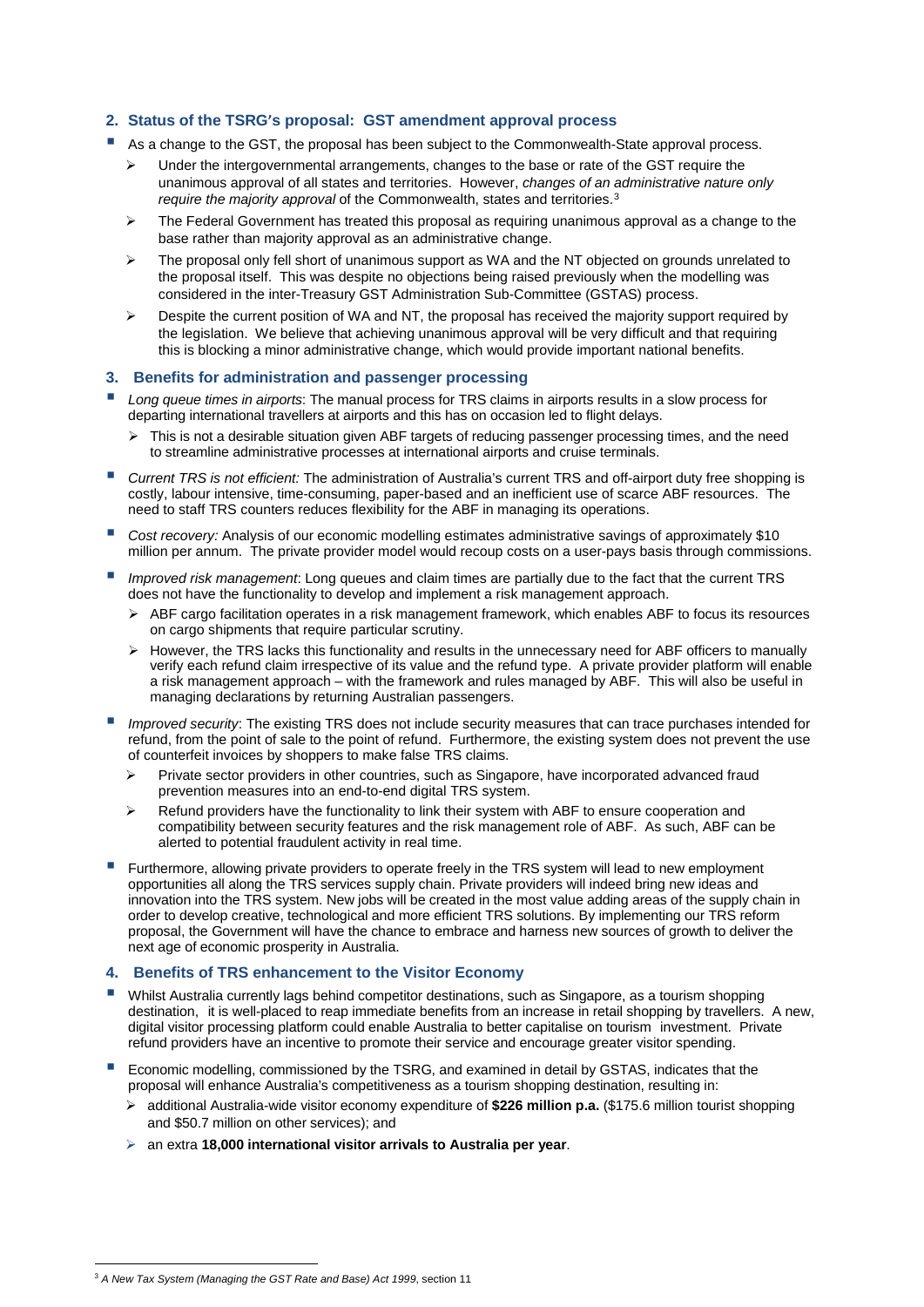# **5. Policy recommendation**

- *That the Federal Government implements the proposal to change the administration of Australia's GST Tourist Refund Scheme (TRS) to allow competition by private refund operators.*
- *That this change should proceed on the basis that (a) it is of an administrative nature only and (b) the proposal has already received the majority support required under the legislation for managing the GST arrangements.*
- *That there are no changes TRS entitlements, such as removing Australians from the scheme or increasing the minimum purchase threshold above \$300.*

**11 March 2016** 25940194v1